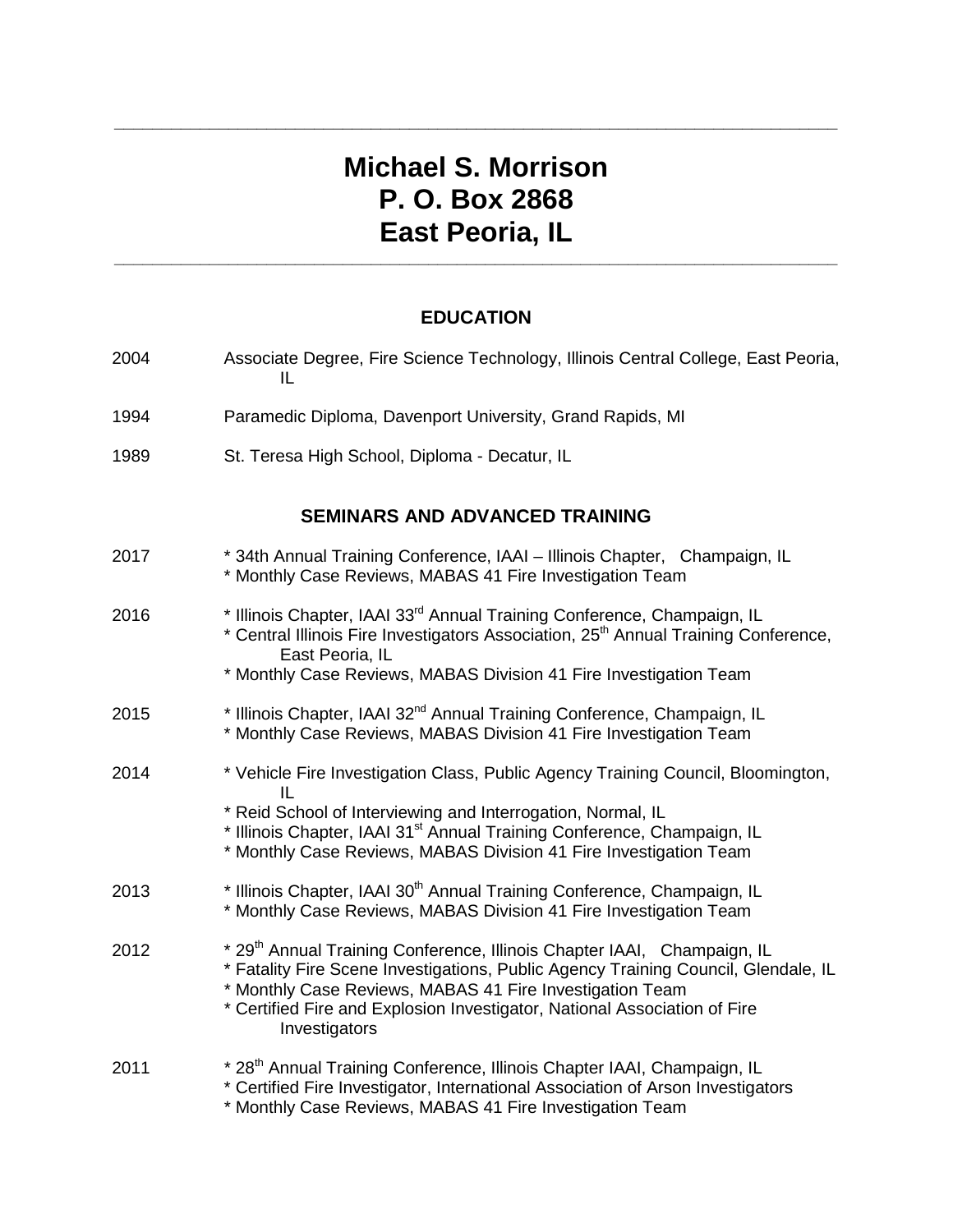| 2010 | * Expert Witness Courtroom Testimony Class, Florida Chapter IAAI, Ft. Myers,<br>FL                                                                                                                                                                                                                                                                                                                |
|------|---------------------------------------------------------------------------------------------------------------------------------------------------------------------------------------------------------------------------------------------------------------------------------------------------------------------------------------------------------------------------------------------------|
|      | * 27 <sup>th</sup> Annual Training Conference, Illinois Chapter IAAI, Champaign, IL<br>* Practical Scenarios - Fatal Fire Scenes, MABAS 41 Fire Investigation Team<br>* Juvenile Fire Setter Intervention Specialist, Illinois Office of the State Fire<br>Marshal                                                                                                                                |
|      | * Monthly Case Reviews, MABAS 41 Fire Investigation Team                                                                                                                                                                                                                                                                                                                                          |
| 2009 | * 26 <sup>th</sup> Annual Training Conference, IAAI - Illinois Chapter, Champaign, IL<br>* Live Fire Investigation Practical Scenarios, Normal Fire Department<br><b>Investigations Team</b><br>* Monthly Case Reviews, MABAS 41 Fire Investigation Team<br>* The Scientific Method for Fire and Explosion Investigation, CFI Trainer.net<br>* A Case Study in the Daubert Challenge, CFI Trainer |
| 2008 | * 25 <sup>th</sup> Annual Training Conference, Illinois Chapter IAAI, Champaign, IL<br>* Monthly Case Reviews, MABAS 41 Fire Investigation Team                                                                                                                                                                                                                                                   |
| 2007 | * Certified Fire Investigator, Illinois Office of the State Fire Marshal<br>* Fire Investigation Modules I, II and III, Illinois Fire Service Institute, University of<br>Illinois, Urbana, IL                                                                                                                                                                                                    |

#### **PROFESSIONAL MEMBERSHIPS**

National Association of Fire Investigators International Association of Arson Investigators International Association of Arson Investigators – Illinois Chapter McLean County, MABAS 41 Fire Investigation Team International Association of Firefighters

#### **AWARDS AND HONORS**

Unit Citation, Normal Fire Department, 2012 Illinois Humanitarian Service Medal, Hurricane Katrina Deployment, 2005 Letter of Commendation, Industrial Rescue, Normal Fire Department 1998